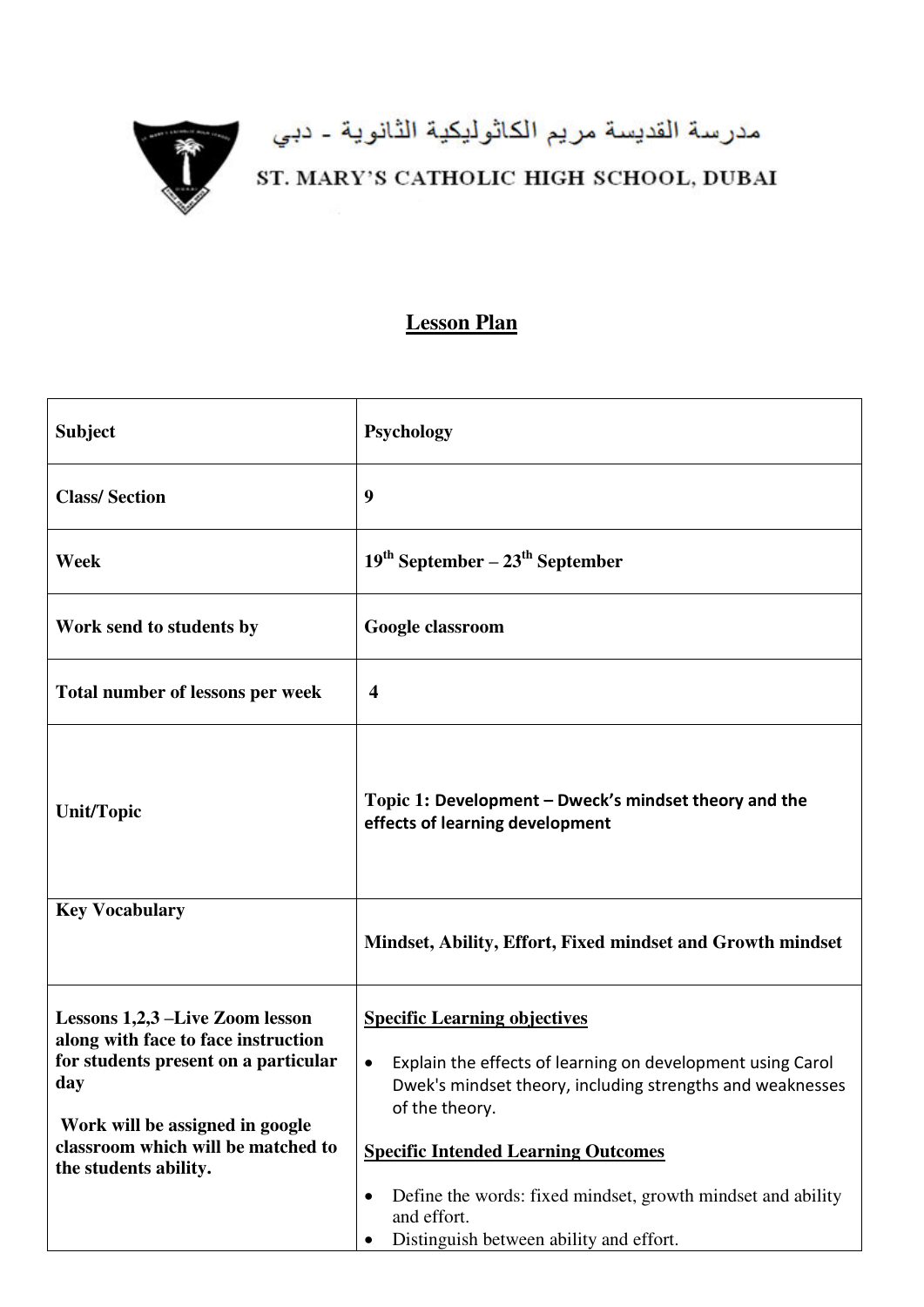|                             | Link back to the development of brain to discuss how<br>learning creates and stabilizes neural pathways in the brain<br>thus making learning and development interconnected.<br>Evaluate the strengths and weaknesses of the use of mindset<br>theory of learning on development.                                 |
|-----------------------------|-------------------------------------------------------------------------------------------------------------------------------------------------------------------------------------------------------------------------------------------------------------------------------------------------------------------|
| <b>Tasks</b>                | <b>Task 1: (During Lesson)</b>                                                                                                                                                                                                                                                                                    |
|                             | $\triangleright$ Explain the meaning of mindset<br>$\triangleright$ Discuss the definitions of fixed mindset, growth mindset,<br>effort, and ability<br>$\triangleright$ Identify the difference between ability and effort<br>$\triangleright$ Explain the strengths and weaknesses of Dweck's<br>mindset theory |
|                             | Task 2: (Homework -Google classrooms)                                                                                                                                                                                                                                                                             |
|                             | Describe the role praise plays in learning, and what effects<br>➤                                                                                                                                                                                                                                                 |
|                             | does mindset theory have on future development and success.                                                                                                                                                                                                                                                       |
|                             | (Due Date: 27 <sup>th</sup> September)                                                                                                                                                                                                                                                                            |
|                             | Task 3: (Homework – Google Classrooms)                                                                                                                                                                                                                                                                            |
|                             | $\triangleright$ Fixed and growth mindsets: what they are, how can they be                                                                                                                                                                                                                                        |
|                             | recognised? Create a poster promoting growth mindset theory                                                                                                                                                                                                                                                       |
|                             | or poster comparing growth mindset and fixed mindset.                                                                                                                                                                                                                                                             |
|                             | (Due Date: 1 <sup>st</sup> October)                                                                                                                                                                                                                                                                               |
|                             | <b>Essential questions:</b>                                                                                                                                                                                                                                                                                       |
| <b>Assessment Criteria/</b> | Define the words: fixed mindset, growth mindset and<br>1.                                                                                                                                                                                                                                                         |
| <b>Essential questions</b>  | ability and effort.                                                                                                                                                                                                                                                                                               |
|                             | Distinguish between ability and effort.<br>2.                                                                                                                                                                                                                                                                     |
|                             | Link back to the development of brain to discuss how<br>3.                                                                                                                                                                                                                                                        |
|                             | learning creates and stabilizes neural pathways in the                                                                                                                                                                                                                                                            |
|                             | brain thus making learning and development                                                                                                                                                                                                                                                                        |
|                             | interconnected.                                                                                                                                                                                                                                                                                                   |
|                             | 4. Evaluate the strengths and weaknesses of the use of                                                                                                                                                                                                                                                            |
|                             | mindset theory of learning on development.                                                                                                                                                                                                                                                                        |
|                             | <b>Assessment Criteria:</b>                                                                                                                                                                                                                                                                                       |
|                             | AO1: Describe Fixed and Growth Mindset; Ability and Effort                                                                                                                                                                                                                                                        |
|                             | A02: Explain the how mindset affects development                                                                                                                                                                                                                                                                  |
|                             | AO3: Evaluate Dweck's mindset theory – Strengths/Weaknesses                                                                                                                                                                                                                                                       |